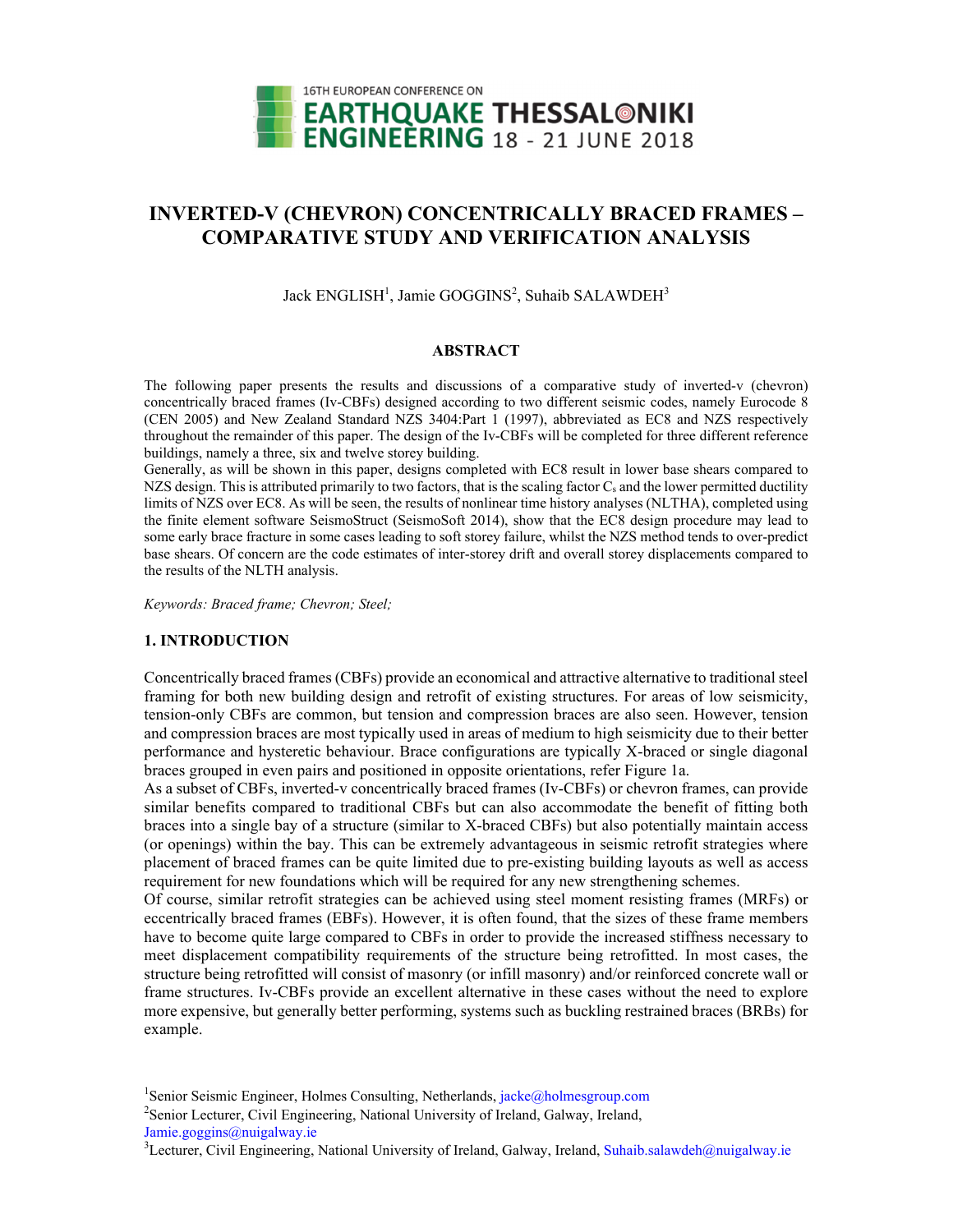

Figure 1. Typical concentric braced frames, (a) concentric bracing and (b) V-bracings

This paper now proceeds to compare two current approaches for designing Iv-CBFs using European and New Zealand standards and guidelines. The differences in design procedures are discussed with emphasis on the restrictions on allowable ductility, brace slenderness and building height. In the New Zealand context, the seismic amplification factors used to increase the seismic design coefficients and consequently seismic demands for braced framed structures will be discussed. The merits of these design constraints will then be verified using a series of nonlinear time history (NLTH) analyses models using the commercial software (SeismoSoft 2014).

To obtain a set of comparable results for each code, noting the differing material grades and section sizes available for each region, material properties and section libraries will be consistent with that of European standards. Further to this, the lateral forces from the seismic analysis will be that which results from a modal response spectrum analysis (MRSA) in line with EC8. Again, each code has different approaches to deriving the lateral demands but as only the prescriptive design procedures are of interest in this comparative study, similar lateral forces will be used for both sets of designs.

# **2. COMPARATIVE STUDY**

# *2.1 Background*

A comparative study of the design of inverted-V (chevron) concentrically braced frames (Iv-CBFs) has been undertaken. This study compares the design philosophies and results between European and New Zealand standards. This study attempts to compare only the design methods and limitations of each code. To that end, consistent material properties and similar steel section libraries will be used regardless of what design code is used. The most noticeable differences being that cold formed hollow sections are typical in New Zealand/Australia, while hot rolled hollow sections are typical in Europe. Further to this, New Zealand rolled section sizes (most notably for UB sections) are limited to a maximum of 610UBs compared to the larger rolled section size UBs available in Europe.

Therefore, to have a set of comparable results for each code, material properties and section libraries will be consistent with that of European standards. Further to this, the lateral forces from the seismic analysis will be that which results from the modal response spectrum (MRS) analysis method in line with Eurocode 8 (EC8) (CEN 2004).

# *2.2 Seismic demands*

The MRSA method as outlined in cl.4.3.3.3 of EC8 has been used to determine the seismic demands for this comparative study. Within EC8 a MRS analysis can be completed independently of a lateral force method of analysis (LFMA). This differs from a MRS analysis carried out in conjunction with the NZS seismic loading standard. Where NZS allows the use of the MRS method but the results must be compared to the equivalent static method (ESM) or (LFMA under EC8 nomenclature) and scaled accordingly. Depending on the ratio V/Ve it may be necessary to scale up V. Where V is the base shear resulting from a MRS analysis and Ve is the base shear resulting from the ESM. If V is less than 80% of Ve for regular structures or less than 100% of Ve for irregular structures, then the base shear, V resulting from the MRS analysis must be scaled up by the appropriate factor k according to Equation 1a or 1b for a regular or irregular structure respectively.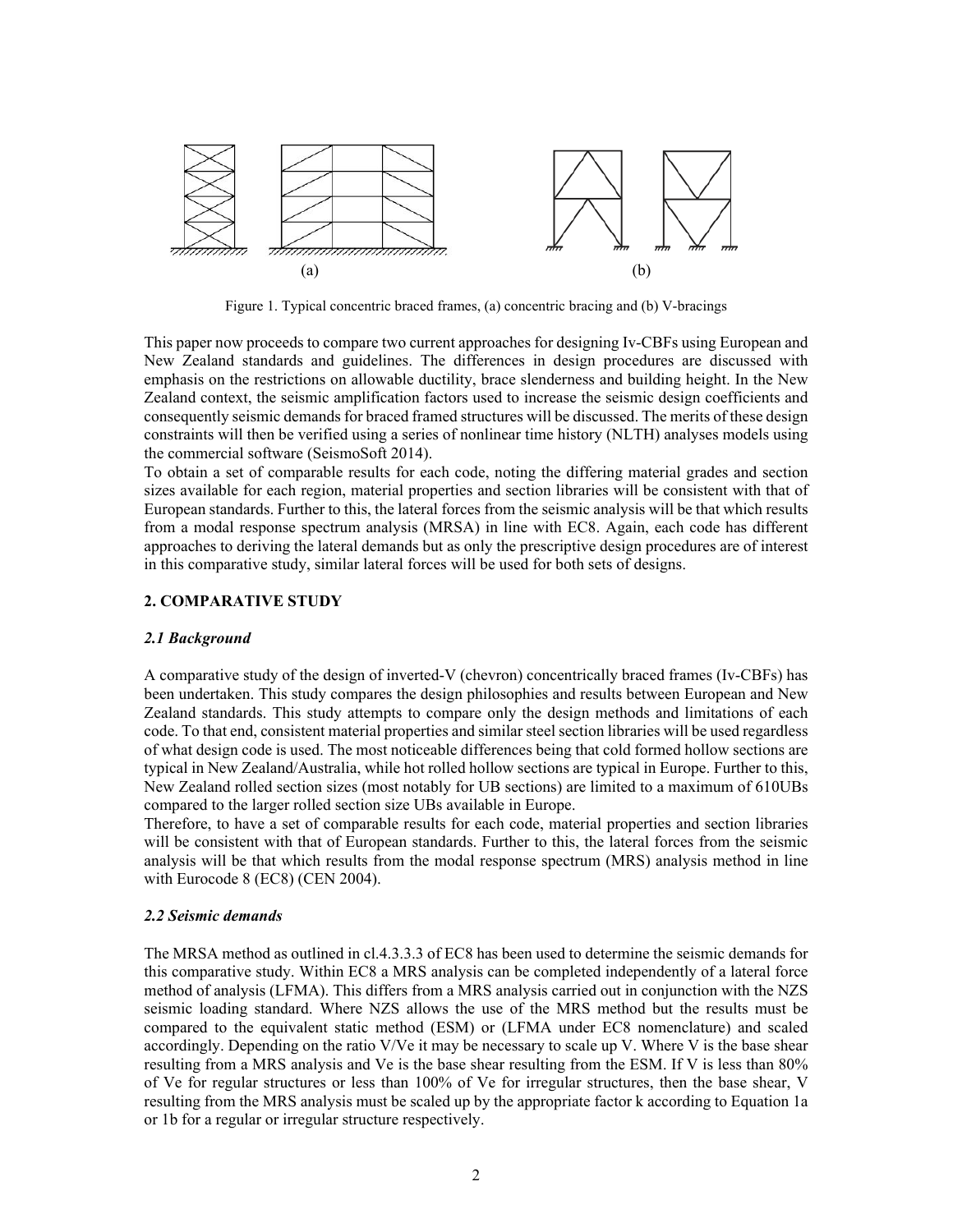$$
k = 0.8 V_e/V
$$
  
(1a)  

$$
k = V_e/V
$$
  
(1b)

This seems nonsensical compared to EC8 as effectively what NZS 1170.5 is saying is that you are not permitted to use the ESM on irregular structures (as does most codes including EC8) but should in fact use a MRS analysis and then compare the results (and even scale up) to the magnitude of the ESM results. To further differentiate EC8 from this, EC8 allows the use of a base shear correction factor, γ for use with the LFMA (or ESM) for buildings with two or more storeys and where  $T1 \leq 2TC$ (cl.4.3.3.2.2(1)P of EC8). Where it is acknowledged that without this correction factor, for higher mode effects and irregularities, the LFMA would yield conservative base shears.

Note: for the purposes of this study only the differences in design are of interest and will be compared. Obviously a large difference would result in the size of the members if two different base shears were used. This would only aid in distorting the results of the true comparative study. Therefore only a single base shear will be used for the design of members for both EC8 and NZS CBFs. This base shear will be that which results from a MRS analysis using EC8.

#### *2.3 NZS Amplification Factor*

EC8 places no additional seismic amplifications on the structure outside the demands obtained from the MRS analysis for the site in question.

New Zealand steel code, NZS 3404:Part 1 (1997) and commentary to the steel code, NZS 3404:Part 2 (1997), does however place additional seismic amplifications on CBFs and EBFs in the form of a multiplying coefficient. These coefficients, named Cs factors, vary from 1.0 to 2.1 depending on the slenderness of the bracing members, the ductility of the system and the number of storeys of the structure. Further height limitations are also incurred depending on the type of CBF system employed (Iv-CBFs or X-braced CBFs) and whether the CBFs forms part of an independent or dual system. Where Iv-CBFs have more severe height limitations compared to X-braced CBFs and independent structural systems enforce larger Cs factors compared to dual systems. Refer to Figure 2 for a typical example of Cs factors used for category 1 systems for CBFs.

| <b>Category 1</b><br>systems  | <b>Compression brace slenderness ratio</b><br>$k_{\rm e}L$<br>'y<br>250 |                            |                           |  |  |  |
|-------------------------------|-------------------------------------------------------------------------|----------------------------|---------------------------|--|--|--|
| <b>Number of</b><br>storeys   | $\leq 30$                                                               | $\leq 80$                  | $\leq 120$                |  |  |  |
| $2 - 3$<br>$4 - 5$<br>$6 - 8$ | 1.0<br>1.1<br>1.2<br>1.3                                                | 1.3<br>1.45<br>1.55<br>1.7 | 1.6<br>1.75<br>1.9<br>2.1 |  |  |  |

Table 12.12.3(1) –  $C_{\rm s}$  factors for Category 1 CBFs

Figure 2. NZS scaling (Cs) factors

The values of  $C_s$  presented in NZS 3404:Part 1 (1997) tables 12.12.3 (Figure 2 above) are derived from three key variables as follows:

- − Inelastic demand on the system
- − The slenderness ratio of the braces
- − The number of storeys

Analytically speaking, the  $C_s$  factor is a function of two variables, A and B, depending on the category of the system. Further information on this can be found in section C12.12.3(iv) of NZS 3404:Part 2 (1997).

The variable A accounts for the deterioration in inelastic performance with increasing brace slenderness. Based on the work completed by Remennikou and Clifton (1997), a value for the variable A can be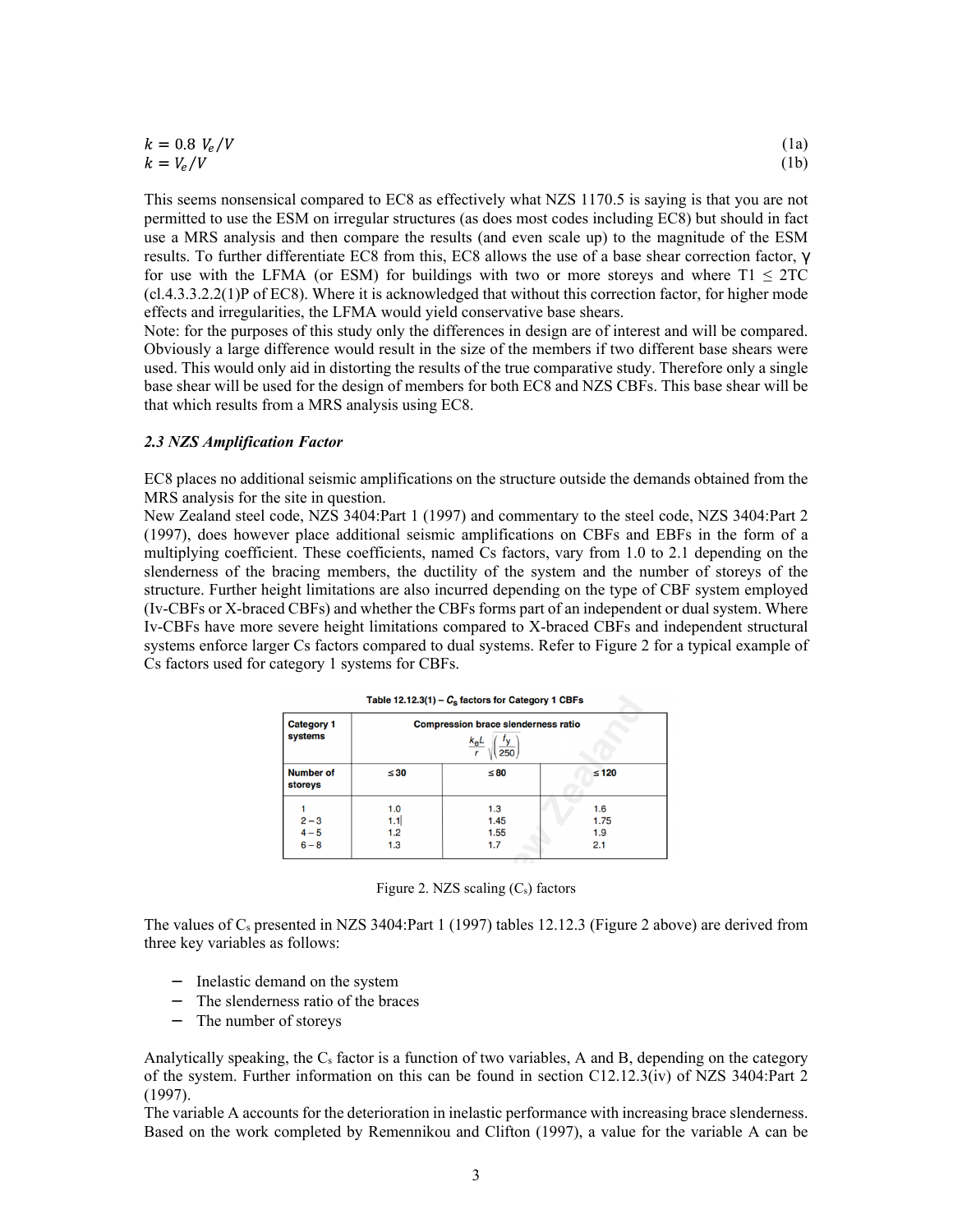reasonably determined by Equation 2.

$$
A = \frac{1}{[0.5(1 + \alpha'_{c})]}
$$
 (2)

Where  $\alpha'_{c}$  is the post-buckling capacity factor. A full definition of the variable A can be obtained in section C12.12.3(i) of NZS 3404:Part 2 (1997). The Variable B accounts for the departure of the CBF system from the preferable o-type behaviour mechanism (weak beam – strong column) towards the less desirable s-type behaviour (strong beam – weak column). Further information on this can be found in C12.12.3(iii) of NZS 3404:Part 2 (1997).

It is worth noting that many structures will rarely be independent as lift/stair cores are normally be made of reinforced concrete wall elements and will contribute to the lateral load resisting system. For the case of this comparative study it is assumed that an independent system exists.

With reference to above, C<sub>s</sub> factors will not necessarily be treated as purely a demand amplification. They are more a means (albeit a conservative one in the authors view) to control undesirable soft storey mechanisms forming in the structure. As a result, the  $C_s$  factors will be applied to the design of the CBFs for the NZS design case and included in this comparative study.

## *2.4 Building Performance Factors and Ductility*

EC8 uses a building behaviour factor, q to reduce elastic seismic demands to account for inelastic response of the building structure. This factor is primarily related to ductility but also allows for building behaviour factors related to the type of building material and structure type. EC8 is also divided into different levels of ductility performance classes namely; low (DCL), medium (DCM) and high (DCH). For Iv-CBFs, EC8 places an upper limit on q equal to 2.5.

NZS uses a similar method albeit the factor is separated into two distinct values, a building performance factor,  $S_p$  and the ductility factor,  $k_\mu$ . The ratio of which would be analogous to the behaviour factor, q from EC8 albeit it is acknowledged that EC8 does not explicitly have an equivalent to the  $S_p$  factor, refer Equation 3. The building performance factor,  $S_p$  is a simple scaling factor which tries to take account of factors that would not necessarily be easily captured in an analysis. For example:

- − Calculated loads correspond to peak accelerations which happens only once and is unlikely to lead to significant damage,
- − Structural elements are typically stronger than predicted due to higher material strengths, strain hardening and strain rate effects etc.,
- − Structural capacity is typically higher than predicted due to non-structural elements and redundancy,
- − Higher damping is normally present through non-structural elements and foundations.

$$
q \cong k_{\mu}/S_p \tag{3}
$$

The ductility factor,  $k_{\mu}$  in NZS 1170.5 accounts for the actual ductility assumed for the system depending on the period of the structure. There is no limitation on the level of ductility that can be assumed for Iv-CBFs according to NZS 3404. However, the higher the assumed ductility the more severe the penalties, refer the discussion regarding the  $C_s$  factor in section 2.3.

#### *2.5 Brace Post Buckling Capacity*

Both EC8 and NZS assume a post buckled brace capacity for use in tension and compression systems. This is particularly relevant for Iv-CBFs as lateral resistance is taken up by the in-plane bending capacity of the beams upon buckling of the compression brace. In order to determine the design forces on the beam under earthquake loading an estimate of the post buckling capacity of the compression brace is required. The additional force applied to the beam is then the difference between the vertical component on the tension brace and the vertical post buckled capacity of the compression brace. There is obviously no net vertical force prior to brace buckling as the two braces cancel each other out.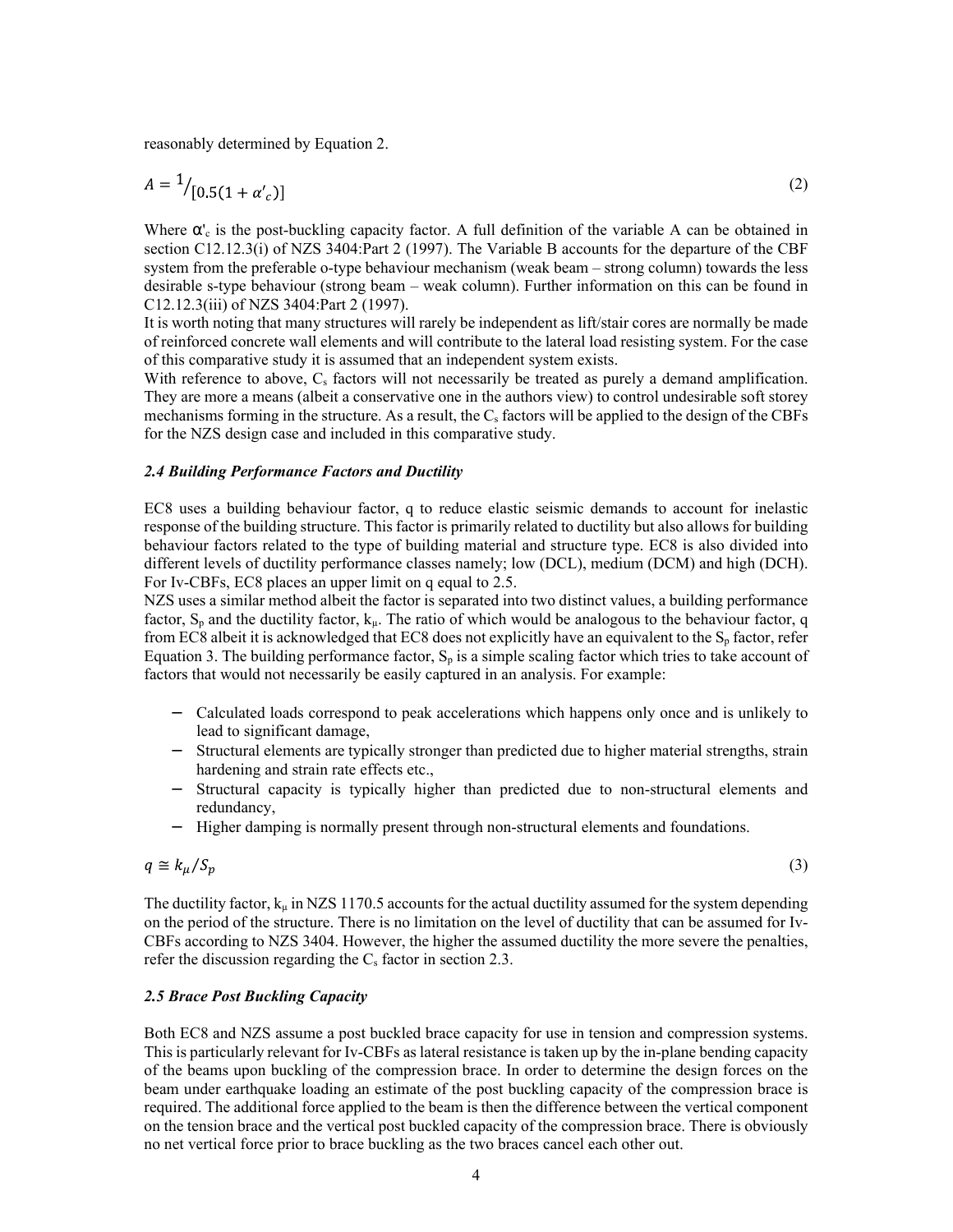Calculating the post buckling (and even the buckling) capacity of a brace is not straight forward and will vary from one code to another. In terms of calculating the post buckling capacity of a brace, numerous studies (Wijesundara, Bolognini et al. (2009), Tremblay (2002), Goggins, Broderick et al. (2005b)) have developed equations based on the brace slenderness and the assumed ductility demand.

Despite these works, section 6.7.4(2) NOTE 1 of EC8 recommends a simple expression to calculate the post buckling capacity of the brace,  $\gamma_{pb}N_{pl,Rd}$ , where the recommended value for  $\gamma_{pb}$  is 0.3 and N<sub>pl,Rd</sub> is the compression capacity of the brace. This is quite a low value to use but is somewhat justified for the following two reasons:

- − Larger slenderness values are allowed for compression braces in EC8 compared to NZS and as a result a larger amount of braces will have much lower post buckling capacities and the value of 0.3 may be justified to some extent as an average of the complete steel section list;
- − Assuming a lower value of  $\gamma_{\text{pb}}$  means a larger net difference between the vertical component of the tension and post buckled brace capacity and hence a larger more conservative beam design.

NZS 3404 on the other hand allows for the calculation of the brace post buckling capacity based on Equations C12.2.3(1) and C12.2.3(2) of NZS 3404:Part 2 (1997) which are taken from the work of Remennikou and Clifton (1997) and are presented here as Equations 4a and 4b.

$$
\alpha'_{c} = \frac{42.15}{\lambda_n^{1.1} \le 1.0}
$$
 for braces of category 1 and 2 systems (4a)

$$
\alpha'_{c} = \frac{7.7}{\lambda_n^{0.6}} \le 1.0
$$
 for braces of category 3 systems (4b)

In these expressions,  $\alpha'_{c}$  equates to  $\gamma_{pb}$  in EC8 and the post buckling capacity of the brace is then  $\alpha'_{c}N^{oc}$ <sub>brace</sub>. Where  $\lambda_{n}$  in Equations 4a and 4b is the modified member (brace) slenderness in accordance with section 6.3.3 of NZS 3404: Part 1 (1997) and  $N^{\text{oc}}_{\text{brace}}$  is the brace over-strength compression capacity.

### *2.6 Building Displacements and Inter-Storey Drifts*

To the authors knowledge, no additional displacement or drift requirements for Iv-CBFs are discussed in EC8 or other related guidance. Displacements induced by seismic actions are discussed in section 4.3.4 of CEN (2004) and equation 4.23 of this clause is repeated here as Equation 5.

$$
d_s = q_d d_e \tag{5}
$$

Where,  $d_s$  is equal to the displacement of a point of the structural system induced by the design seismic action,  $q_d$  is the displacement behaviour factor, assumed equal to q unless otherwise specified and  $d_e$  is the displacement of the same point of the structural system, as determined by a linear analysis based on the design response spectrum.

Note: Second order (P- $\Delta$ ) effects do not need to be considered if the inter-storey drift sensitivity coefficient θ is less than  $10\%$  such that:

$$
\theta = \frac{P_{tot} d_r}{V_{tot} h} \le 0.10
$$
\n<sup>(6)</sup>

Where  $P_{tot}$  is the total gravity load at and above the storey under consideration,  $d_r$  is the design interstorey drift, V<sub>tot</sub> is the total seismic storey shear and h is the inter-storey height. The value of θ should not exceed 0.3. If theta is between 0.1 and 0.2, the second-order effects may be approximately taken into account by multiplying the relevant seismic action effects by a factor of  $1/(1-\theta)$ .

Similar means of calculating the design seismic displacement is inherent within NZS 1170.5 (2004) with some subtle differences. These differences will not be discussed here except that some additional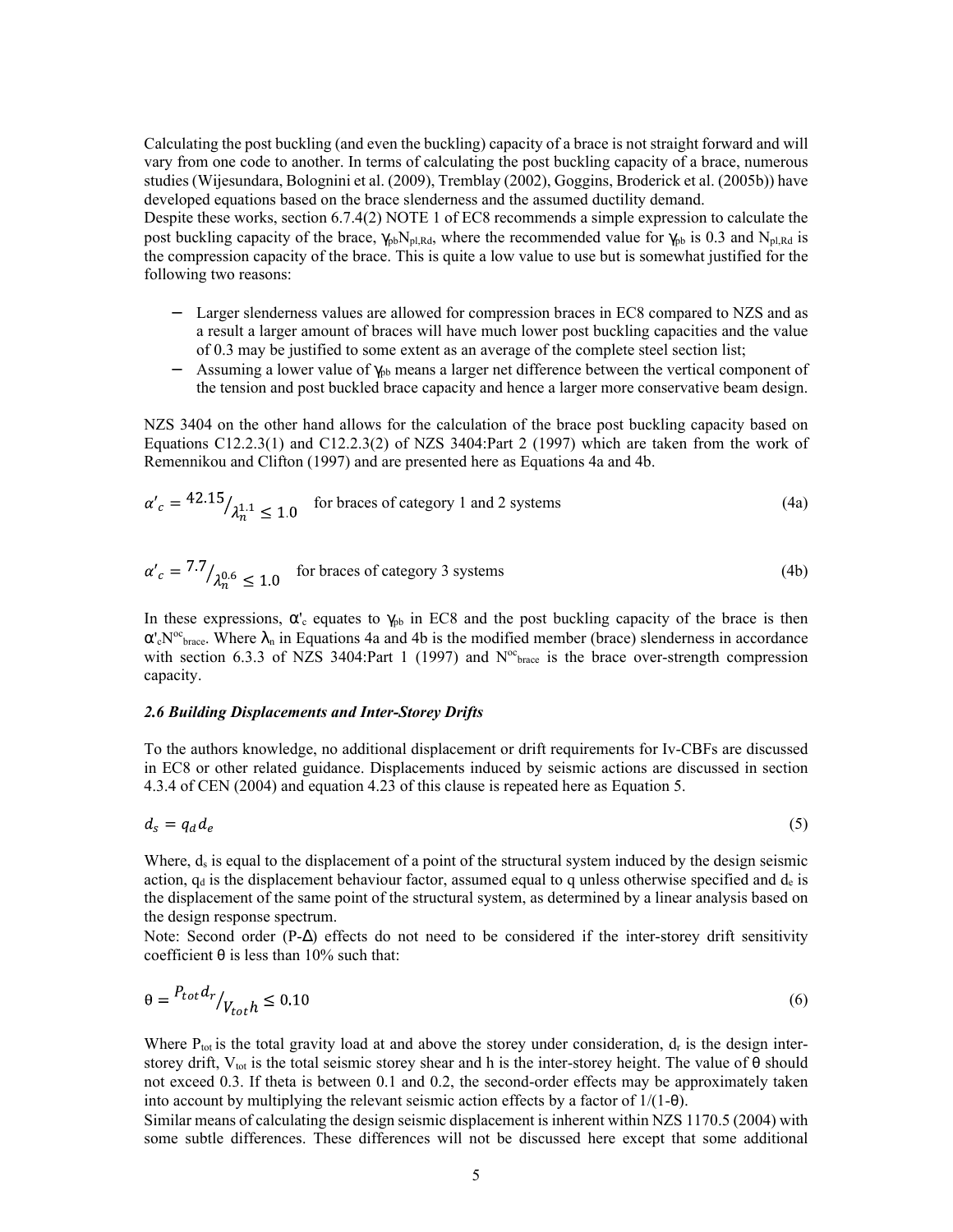requirements are necessary for calculating the inter-storey drift of any structure and further amplifications of the displacement demand depending on the structural system employed. For Iv-CBFs, a scaling factor equal to two is required when calculating the seismic design displacement of the structure. The rational for this is because the inelastic behaviour of an Iv-CBF is largely controlled by beam in-plane defection not unlike a D-type eccentrically braced frame (EBF) where the beam is expected to yield. As the displacement of the structure is determined from an elastic analysis where compression braces are assumed unbuckled, some amplification of the structural displacement appears appropriate.

Further to these requirements, NZS 1170.5 (2004) (New Zealand loading code) requires an amplification of the inter-storey drift depending on the height of the structure. This is achieved by the drift modification factor,  $k_{dm}$  as shown in Table 7.1 of NZS 1170.5 (2004) and repeated here as Table 1.

| <b>Structure Height</b> | Drift modification factor, k <sub>dm</sub> |
|-------------------------|--------------------------------------------|
| $h < 15$ m              | 12                                         |
| $15 < h < 30$ m         | $1.2 + 0.02(h - 15)$                       |
| $h > 30$ m              | 15                                         |

Table 1. NZS drift modification factor.

Therefore, compared to EC8, and assuming the elastic displacements are equal, an NZS design could have a drift in the order of two times  $k_{dm}$  equal to 2.4.

# *2.7 Verification of Design Results*

Section 6.7.2(3) of CEN (2004) (EC8) requires that any ductile CBF system with both the tension and compression braces utilised in resisting the seismic demand must be verified via the following:

- − A nonlinear static (pushover) global analysis or nonlinear time history analysis;
- − Both pre-buckling and post-buckling situations are taken into account in the modelling of the behaviour of the diagonals and;
- − Background information justifying the model used to represent the behaviour of diagonals is provided.

The latter requirement would typically include material test coupons to verify the material strengths of the nonlinear model and possibly geometric imperfections used to assume realistic brace buckling characteristics.

No special verification procedures are required for CBFs of any kind under NZS criteria.

# **3. NUMERICAL STUDY**

#### *3.1 Reference Buildings*

Three reference buildings have been selected to complete the comparative study. These consist of three, six and twelve storeys respectively. Each building is regular in both plan and elevation with a consistent floor plan of 3 x 4 bays of 8.0 m in each direction. Refer to Figure 3 for the reference ground floor plan of all buildings and also the x-direction elevation for the six storey building.

Due to page limitations, only the results in the building x-direction are presented with focus on global building responses such as storey shears and inter-storey drifts. Results determined from the MRS analysis for each code are compared against each other and also against the results of a NLTH analysis. In the analysis and results presented in the following sections, only the ultimate limit state ULS (nocollapse in EC8) is considered. In a real design, member and global results should also conform to the requirements of a serviceability limit state (damage limitation in EC8). Results and details of the damage limitation checks will be presented in a future paper.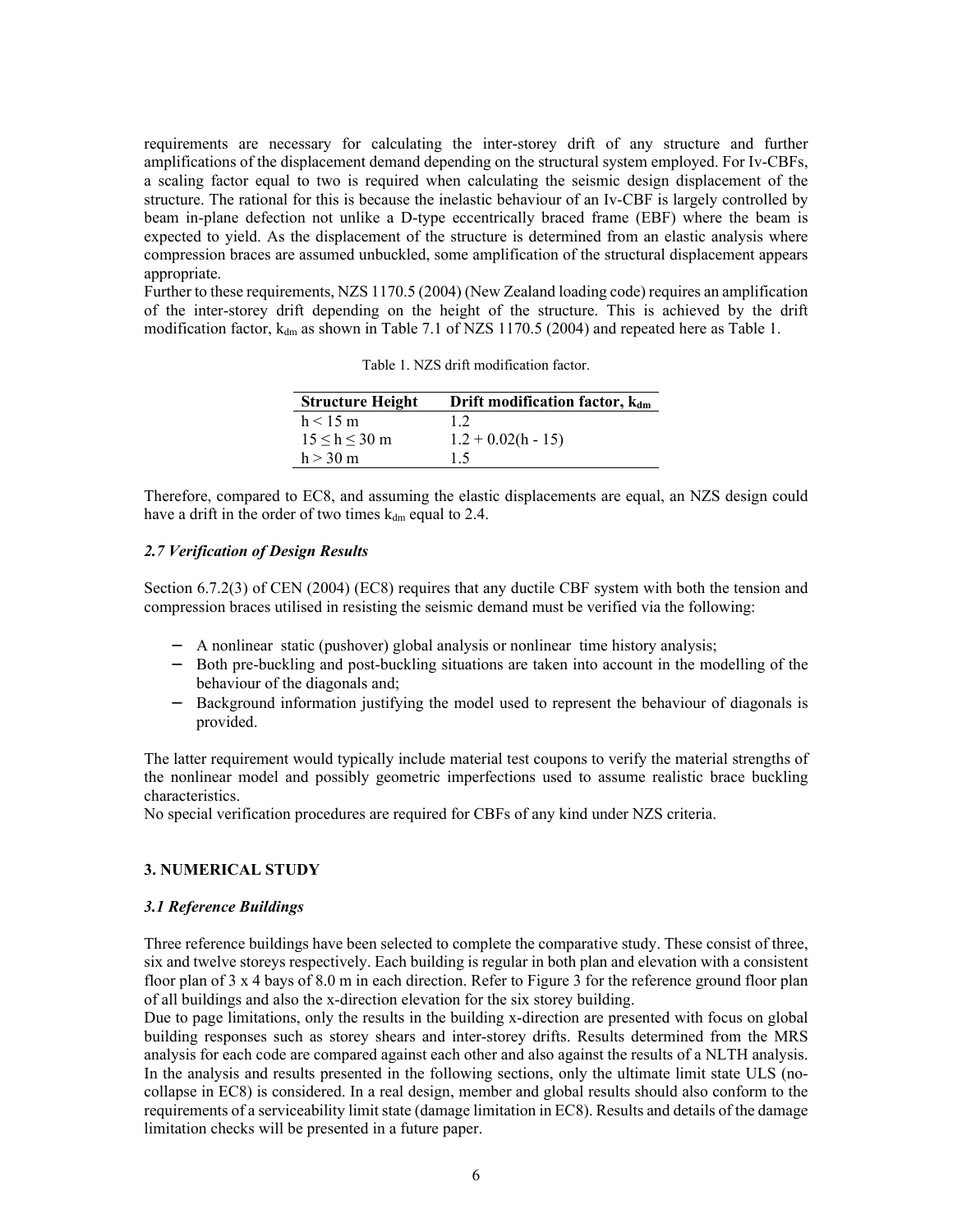

Figure 3. Reference building (a) typical floor plan and (b) x-dir brace layout for 6-storey building

For both the MRS and NLTH analyses, seismic demands were derived for a fictitious site with the following characteristics:

| Response spectra                             | Type 1                    |
|----------------------------------------------|---------------------------|
| Soil type                                    |                           |
| Reference peak ground acceleration, $a_{gR}$ | 0.25                      |
| Importance factor, $\gamma_1$                | 1.0 (Importance class II) |

The discussion will begin by comparing the MRS analysis results for EC8 and NZS designs. The comparison to the NLTH analysis will then proceed this discussion. It should also be noted that in order to limit this study to examining the design procedures for each code, only section sizes available in the UK (at the time writing) are included in this study. Further to this, only square hollow sections (SHS) will be adopted for the seismic design of the brace members.

#### *3.2 Results of Modal Response Spectrum Analysis*

As shown in Figure 4 to Figure 6, the seismic demands for the NZS case are larger for all three reference buildings. As discussed in section 2, this is generally attributed to the amplification factor, Cs. For the three storey building, it is visible that the EC8 demands exceed the NZS demands when no  $C_s$  factor is used. However, as anticipated, the EC8 demands are less than that of NZS while including the  $C_s$  factor. The larger reduction factor  $(S_n/k_u)$  used in the NZS design, compared to q in EC8, is the controlling factor why the NZS demands (with no C<sub>s</sub> factor) is the lesser of the two codes.

For the six storey reference building, the EC8 design results in smaller storey forces and displacements compared to the NZS designs with and without the  $C_s$  factor. It is also noteworthy, that for the six storey reference building, NZS reduces the allowable ductility capacity used in design due to storey height. In this instance, the building has been designed with nominal ductility compared to EC8 which still utilizes the full code allowance of q equal to 2.5 for Iv-CBFs.

Due to the height of the 12 storey building, NZS requires the building to be designed as fully elastic. Hence the  $C_s$  factor in this case is equal to 1.0. As expected, EC8 still allows the use of q equal to 2.5 and hence results in substantially less building demands compared to the NZS design. This results in NZS having nearly double the base shear as EC8. Of interest is the large increase in drift above level 3 for the NZS design. This is a consequence of a vertical irregularity in the seismic resisting system for the NZS case. Due to the larger storey shear forces, and keeping within the standard SHS profiles available, two additional braced bays were required for level 1 to 3 for the NZS design. This results in a vertical irregularity and the seismic drifts as shown. The maximum drifts for each building, in the xdirection, measure 0.75% and 2.21% for the EC8 and NZS designs respectively.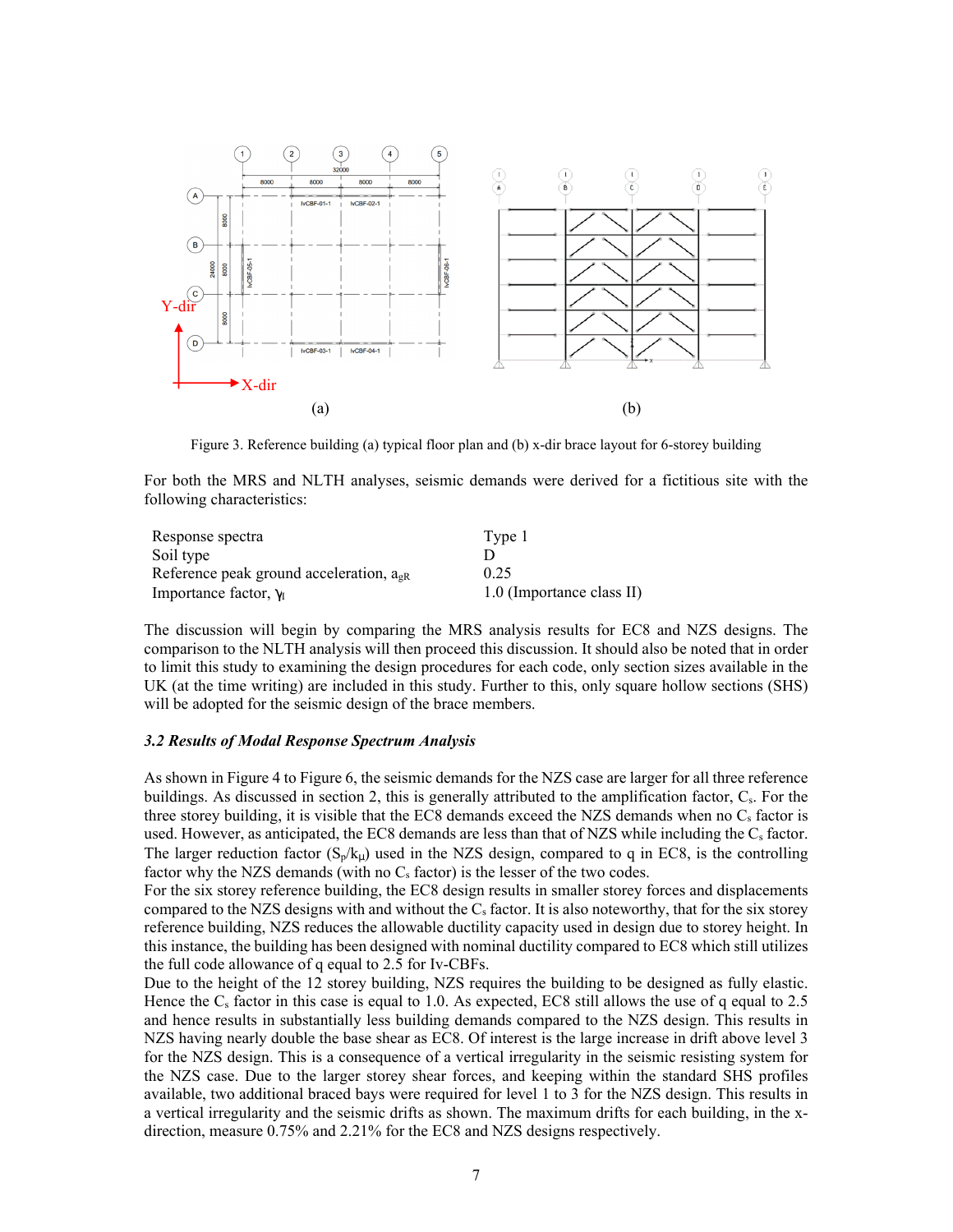

Figure 4. Comparison of (a) storey shears and (b) inter-storey drifts for EC8 and NZS



Figure 5. Comparison of (a) storey shears and (b) inter-storey drifts for MRSA for EC8 and NZS



Figure 6. Comparison of (a) storey shears and (b) inter-storey drifts for MRSA for EC8 and NZS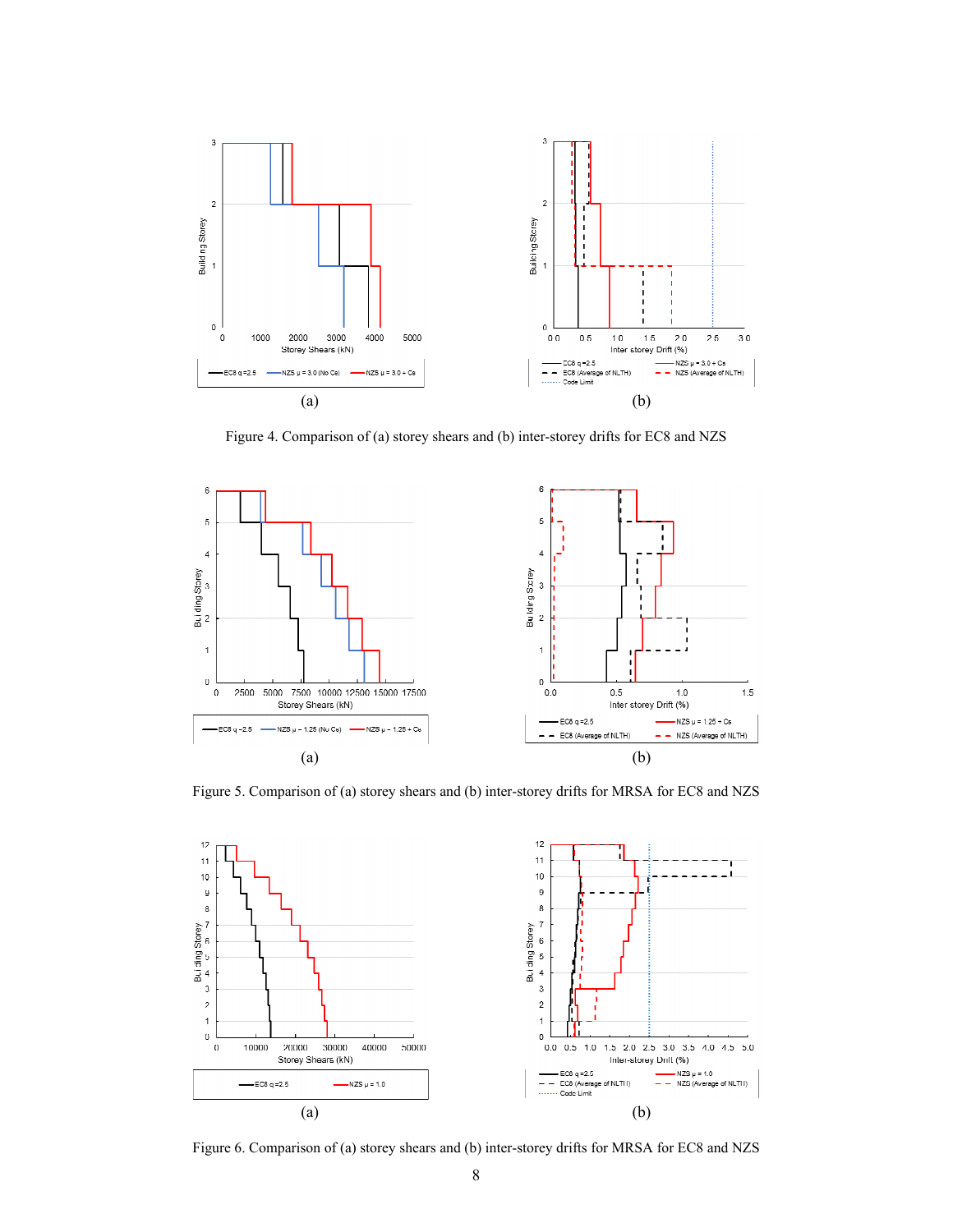In this section, the results of the three, six and twelve storey buildings have been presented. In general, the EC8 design procedure produces the lowest storey shears. This is because EC8 allows higher ductility levels compared to NZS for Iv-CBF structures with more than four stories typically. For structures of less than four stories, ductility levels are similar for each code if not greater for the NZS case. Further to this, NZS employs a load amplification factor,  $C_s$ , as a method to control undesirable failure mechanisms throughout the height of the structure which further increases the base shear.

| Reference       | Seismic<br>Weight | <b>Building</b><br>Period |      | Performance<br>factor |             | <b>Base shear</b> |            | <b>Peak Drift</b> |            |
|-----------------|-------------------|---------------------------|------|-----------------------|-------------|-------------------|------------|-------------------|------------|
| <b>Building</b> | (kN)              | EC8                       | NZS  | EC8                   | NZS         | EC8               | <b>NZS</b> | EC8               | <b>NZS</b> |
|                 |                   | $\left( s\right)$         | (s)  | $\left( q\right)$     | $(k_u/S_v)$ | (kN)              | (kN)       | (%)               | (%)        |
| 3-storey        | 13,050            | 0.34                      | 0.32 | 2.5                   | 3.06        | 3,840             | 4.153      | 0.39              | 0.87       |
| 6-storey        | 27,860            | 0.56                      | 0.54 | 2.5                   | 1.33        | 7.742             | 13.138     | 0.57              | 0.94       |
| 12-storey       | 56,030            | 0.87                      | 0.86 | 2.5                   | 1.11        | 13.774            | 28,058     | 0.75              | 2.21       |

Table 3. Member sizes for three storey building.

Table 2. Seismic weight, building periods, performance factors and base shears (x-direction).

|                             |               | Lavie 5. Member sizes for three storey building. |                  |                 |                  |  |  |
|-----------------------------|---------------|--------------------------------------------------|------------------|-----------------|------------------|--|--|
|                             |               | <b>Eurocode 3 and 8</b>                          |                  | <b>NZS 3404</b> |                  |  |  |
| Level                       | <b>Member</b> | Section                                          | <b>D/C</b> Ratio | <b>Section</b>  | <b>D/C</b> Ratio |  |  |
|                             | <b>Brace</b>  | 120x120x4 SHS                                    | 0.95             | 120x120x6.3 SHS | 0.87             |  |  |
| 3                           | Beam          | 533x210x122                                      | 0.99             | 457x152x82      | 0.94             |  |  |
|                             | Column        | 152x152x37                                       | 0.84             | 152x152x30      | 1.00             |  |  |
|                             | <b>Brace</b>  | 120x120x8 SHS                                    | 1.00             | 140x140x8 SHS   | 1.02             |  |  |
| $\mathcal{D}_{\mathcal{L}}$ | Beam          | 610x305x179                                      | 0.85             | 457x191x133     | 0.80             |  |  |
|                             | Column        | 203x203x46                                       | 0.93             | 152x152x44      | 0.92             |  |  |
|                             | <b>Brace</b>  | 150x150x7.1 SHS                                  | 0.94             | 160x160x7.1 SHS | 0.98             |  |  |
|                             | Beam          | 610x305x179                                      | 0.93             | 533x210x101     | 0.99             |  |  |
|                             | Column        | 203x203x71                                       | 0.73             | 203x203x60      | 0.95             |  |  |

These differences result in smaller brace sections for the EC8 design compared to the NZS design. The beams however are typically larger for the EC8 designs due to the large in-plane point load on the beams as a result of compression braces buckling. EC8 assumes lower post-buckling brace capacity than NZS which results in a larger out-of-balance force in the braces. Table 2 summarizes the building periods, base shears and maximum permissible ductility levels for each building and design code while

Table 3 presents the sections sizes for each code for the three storey building.

#### *3.3 Initial Results of Nonlinear Time History Analysis*

To validate the MRS results and highlighting shortcomings with the code designs, the results of the NLTH analysis are presented. For each of the NLTH analyses (EC8 and NZS), a set of seven ground motion records were selected and amplitude scaled as per EC8 scaling procedure. Each set of seven records were scaled over the period range of interest of  $0.2T_1 \leq T_1 \leq 2.0T_1$ , where  $T_1$  is the fundamental period of the building in the direction under consideration. As each code design resulted in different building periods, a different scaling factor was obtained for each of the three reference buildings for both codes. The inter-storey drift results for these analyses are presented in Figure 7 to Figure 9. The NLTH analysis was completed using SeismoStruct (SeismoSoft 2014) using force-based 3D beamcolumn elements with distributed plasticity and mean material properties. Connection behaviour was included using linear link elements to represent the beam-to-column shear tabs and brace gusset plates. Braces were modelled using two elements per brace. Geometric imperfections were included at the brace midpoint by defining an initial out-of-plane deformation. This is required to induce brace buckling.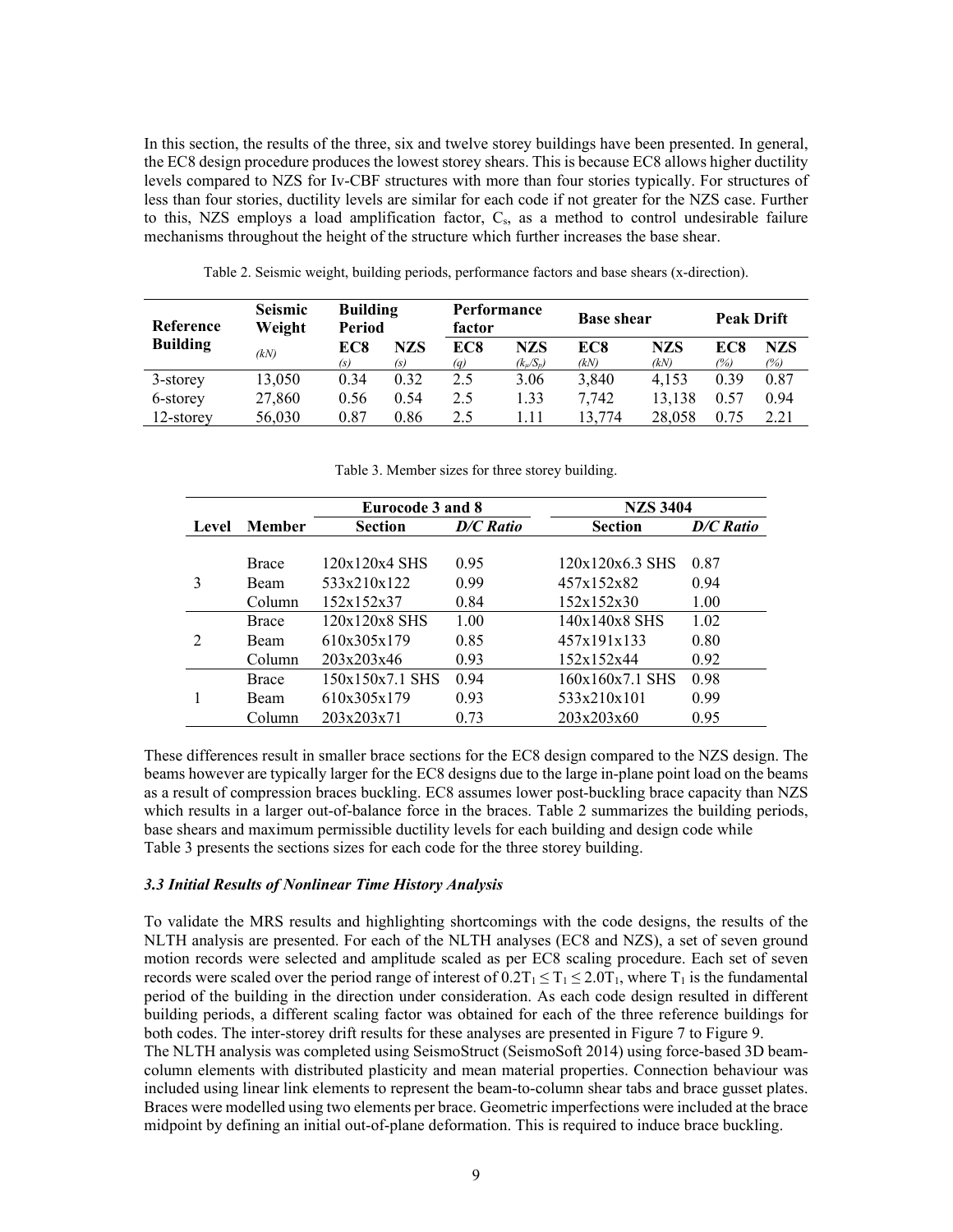

Figure 7. Comparison of inter-storey drifts of NLTH analysis for (a) EC8 and (b) NZS – 3 storey building



Figure 8. Comparison of inter-storey drifts of NLTH analysis for (a) EC8 and (b) NZS – 6 storey building



Figure 9. Comparison of inter-storey drifts of NLTH analysis for (a) EC8 and (b) NZS – 12 storey building

As shown in Figure 7a and b, the results for the three storey building are similar with some individual records exceeding the NZS inter-storey drift limit of 2.5%. In the NZS case, the average of the seven records yield satisfactory results. With EC8, drift limitations for ULS are controlled by code prescribed ductility limitations, q, and prescriptive design checks for the type of structure in question i.e. MRF, CBF, EBF etc. In other words, the inter-storey drift limit of 2.5% is not prescribed in EC8 but is used here as a benchmark to compare results. For the three storey building, with regular vertical distribution of mass, no higher mode behaviour is apparent and most of the inelastic response is concentrated on the lower level. Of the two designs, it is the NZS design that gives the larger average inter-storey drifts.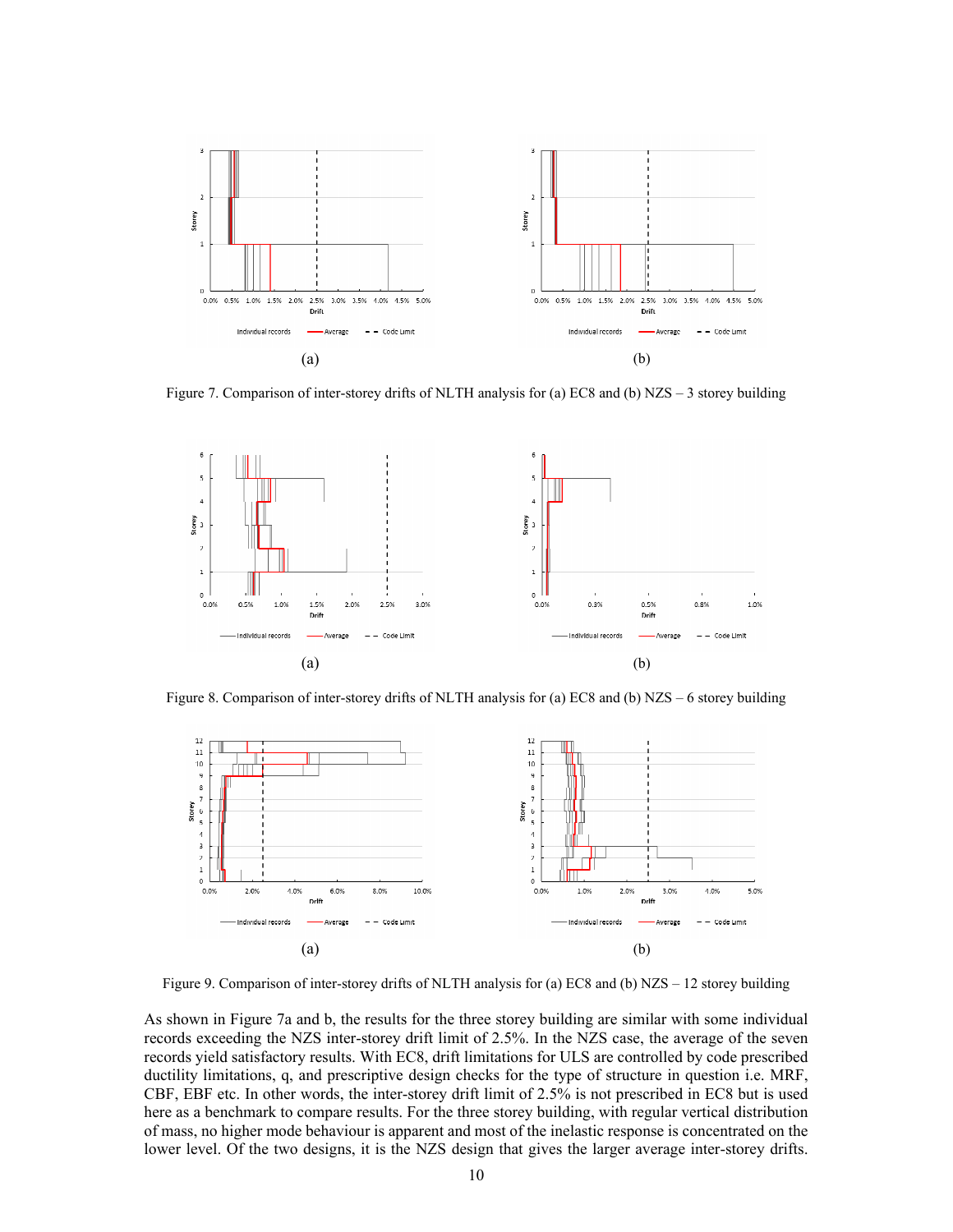This is interesting, as although the average response is acceptable, the more conservative design gives slightly worse behaviour.

Figure 8 presents the results of the six storey building. Referring back to the code designs, EC8 utilised a ductile design while NZS was limited to a nominal ductile (near elastic) design. For both designs satisfactory behaviour is apparent, with the EC8 design showing the larger inter-storey drift by some margin. In fact, in examining the response of the steel braces for the NZS design, only the level 5 braces experienced any real inelastic response leading to the larger drift at this level. The importance of higher modes are demonstrated here.

The results of the 12 storey building are presented in Figure 9. Here, quite different responses are seen. This is somewhat expected as the NZS design (Figure 9b) requires two additional bays of bracing on levels 1, 2 and 3. Furthermore, although these levels have additional bracing, these are the levels which show the most inelastic behaviour i.e. drift. While one record for the NZS design exceeds the target, the average response is within acceptable limits and hence this design is satisfactory. In comparison, the EC8 analysis (Figure 9a) show higher modes are dominant and result in higher drifts. These exceed the NZS target drift of 2.5% by some margin at the upper most levels. However, this does not mean that the EC8 results are unacceptable. As discussed above, EC8 has no ULS drift limitation. Generally, element performance limitations (i.e. member rotations, axial strain etc) should be determined from the NLTH analysis and checked against codified element performance limits.

## *3.4 Results Summary*

Section 3 presented the results of an elastic MRS analysis, in line with EC8 and NZS codes for three reference buildings respectively. Following this, a NLTH analysis was conducted to verify these elastic design methods. Generally speaking, acceptable results were obtained for each code with the exception of the 12 storey structure designed using EC8. The significance of higher mode effects is demonstrated in the response of these buildings under nonlinear seismic analysis.

Regarding NLTH analysis for braced frame type structures, it is worth mentioning the potential issues regarding scaling using the elastic period with all braces included in the eigenvalue analysis. The actual inelastic period of the structure is closer to the assumption that the compression braces buckle and hence don't contribute to the lateral stiffness calculation. When scaling earthquake records for NLTH analysis for braced structures, the analysist should consider these effects and check that code prescribed scaling ranges encapsulate the actual period range of interest when compression braces buckle.



Figure 10. EC8 drifts from NLTH analysis for 6 storey building with (a) no degradation and (b) degradation

Element (brace) degradation, due to low cycle fatigue, is not explicitly modelled in the above NLTH analysis. However brace buckling is incorporated. Degradation due to fatigue on the brace elements under cyclic loading would decrease the performance of the structures presented in this paper and lead to increased storey displacements and likely soft storey failures. To demonstrate this point, Figure 10 presents the NLTH analysis results which include degradation of the brace elements for the six storey building for the EC8 design. As shown, once degradation is included in the analysis, the average drift increases from approximately 1% to nearly 4%. Drifts are also compared to the NZS drift limit of 2.5%.